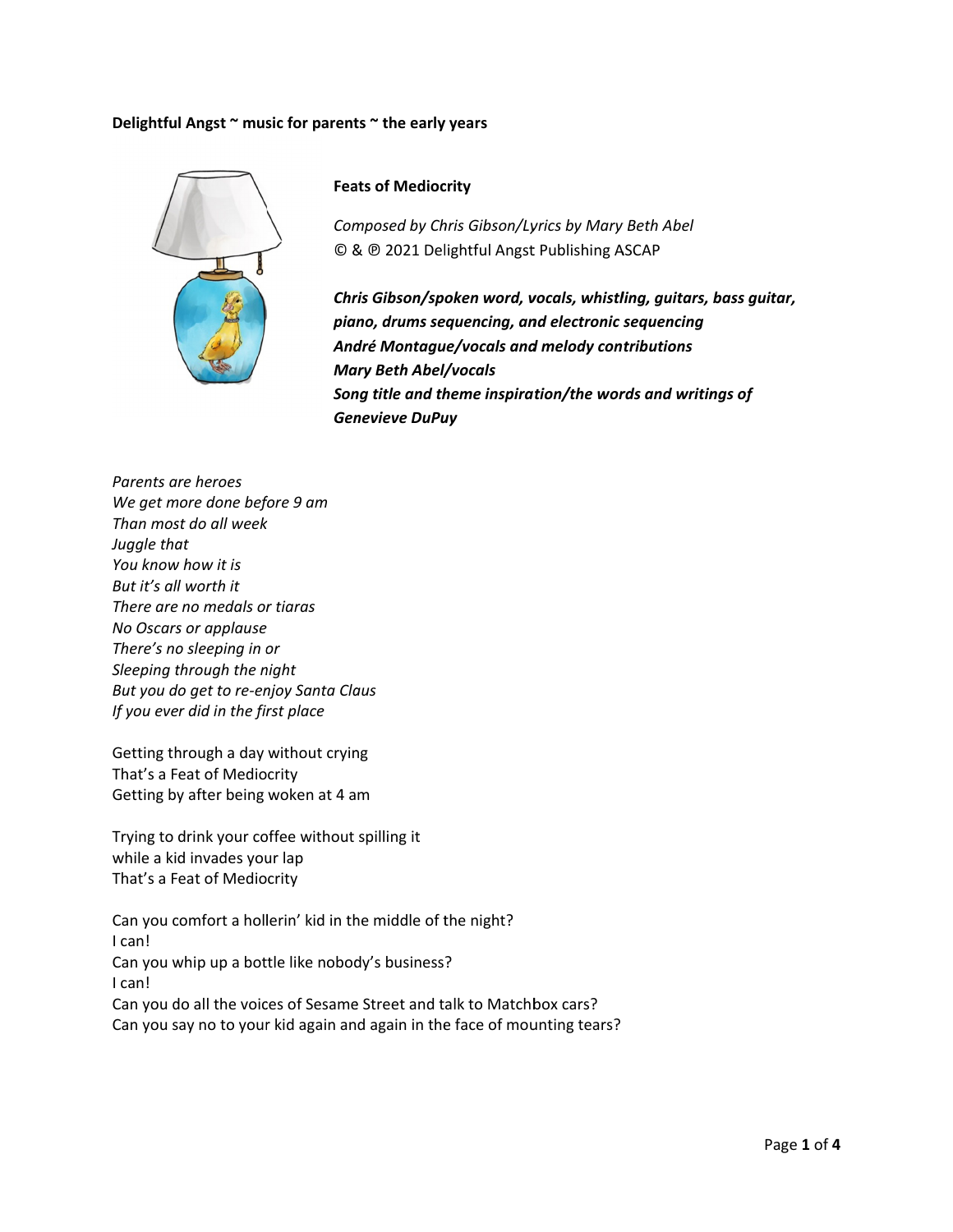Can you play a kazoo while changing a diaper? I can

Are you a Master of Distraction? oh yeah yeah [WHAT WAS THAT?!?] Can you crawl on your knees to pick up the toys in spite of your bad back? Can you sit through a class about potty training without losing your shit?

Can you sing twinkle twinkle 10 million times? I can!

Can you get everyone out the door on time?

I can!

Can you let your kid do his own thing that's NOT like all the other kids? Can you feed the whole gang and still drink your coffee HOT! before it gets ice cold?

Can you pop awake at 2 and again at 4 and 6? I can! Can you work all day and then play, play, play? I can! Can you chase your kid around the bend and up the stairs and down again?

Can you untangle hair no matter what's in it? You don't want to know . . .

Can you have deep thoughts while your kid is screaming? Uh  $\ldots$  no! Can you grocery shop and manage your tot? No. . . or sometimes? Can you cut your kid's nails and not have her wake up or bleed!?! Can you fold laundry in your sleep and get it put away RIGHT!?!

Can you carry your kid for a thousand miles? No! Kid, you gotta walk this time! Can you wrangle your kids on a plane at 40,000 feet? Barely! Can you deal with boogers and snot and vomit and poop where you least expect it? Can you spend date night going to McDonald's? . . . Can I have your fries? . . . Uh . . . No!

You have no idea what it's like to be a baby – or a toddler. What do you know? You've forgotten! I want choices. I want power . . . yeah I want all your love. I want hugs. I want all demands met. I don't want to go yet. I want to stay right here. I want to play. Go‐Ah‐Whay!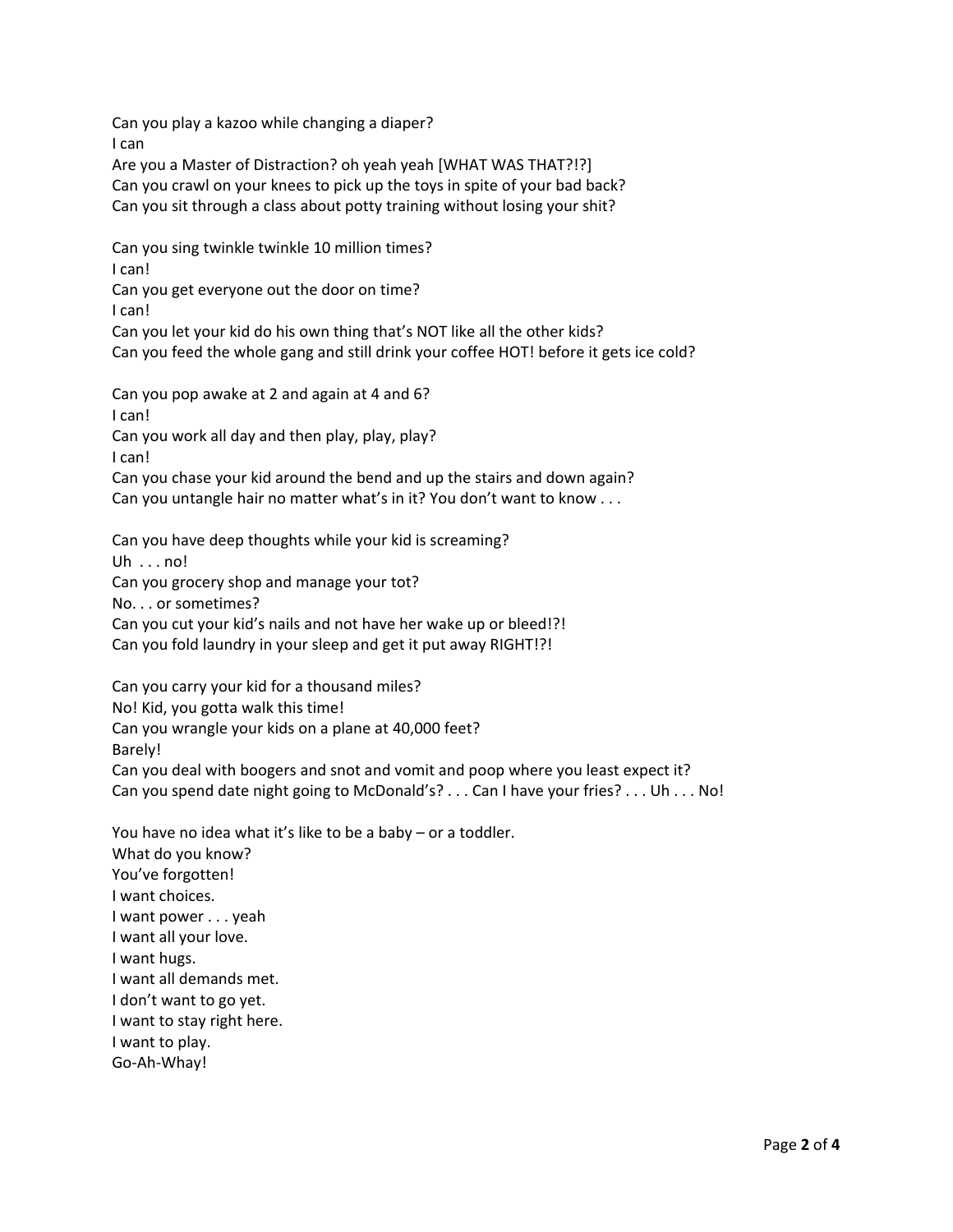I want to hold your leg. I want to pull your shirt. I'm hungry now! I want to eat all this dirt.

I want to pull your hair I want to grab your face I WILL YELL IN THIS QUIET PLACE!

I want to lay right here. If you pick me up. I will flop like a noodle. Or a stiff board. No car seat for me. No sir‐eee . . . yeah If you push me in, I will yell. I'll make you want to scream like hell. But, I know you can't. Cause' I'm too cute . . . other parents are watching you. You're stuck with MEEEEEEEEE! Yeah!

Parents are heroes Excelling in Feats of Mediocrity They go high They go low On hands and knees Until the last Cheerio

The kids are awesome They're gonna be okay You're gonna be okay

Some moments will suck Juice spills – there's cat poo The dog pees on the floor

You'll want to run away And join the circus You're already there

The kids are awesome They're gonna be okay You're gonna be okay

Breathe in and breathe out You Excel In Feats of Mediocrity! Yeah!